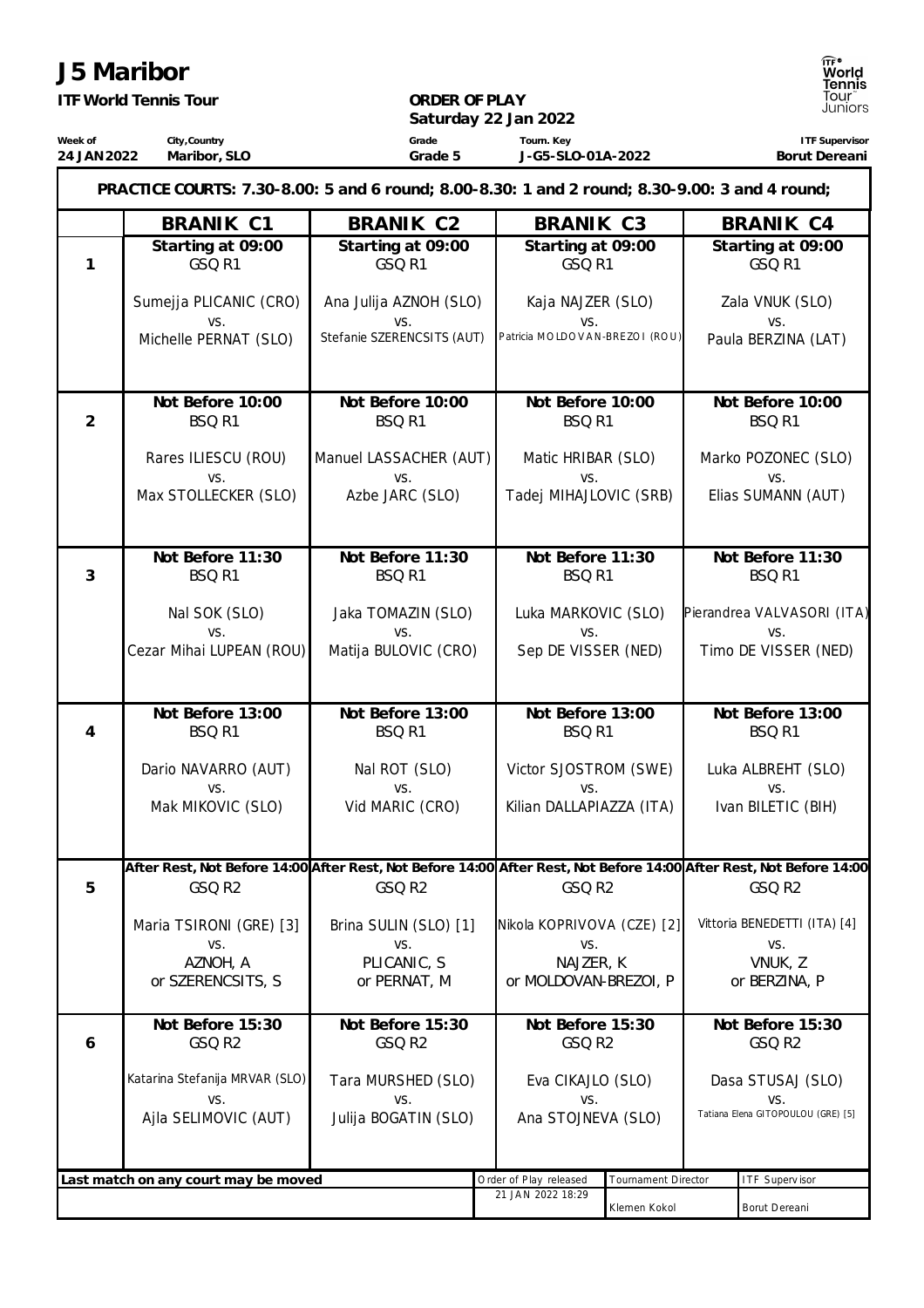## **J5 Maribor**

### *ITF World Tennis Tour*

#### **BS18 - BOYS SINGLES QUALIFYING**



| Week of<br>24 JAN 2022 |               | City, Country<br>Maribor, SLO  | Grade<br>Grade 5      | Tourn. Key<br>J-G5-SLO-01A-2022 | <b>ITF Supervisor</b><br>Borut Dereani |
|------------------------|---------------|--------------------------------|-----------------------|---------------------------------|----------------------------------------|
|                        | St. Rank Cnty | Round 1                        | Round 2               | Finals                          | Qualifiers                             |
|                        |               |                                |                       |                                 |                                        |
| 1                      |               | 1991 ROU CUCU, D [1]           | <b>CUCU, D[1]</b>     |                                 |                                        |
| $\overline{2}$         |               | Bye                            |                       |                                 |                                        |
| 3                      |               | SLO   POZONEC, Marko           |                       |                                 |                                        |
| 4                      |               | AUT SUMANN, Elias              |                       |                                 |                                        |
| 5                      |               | SLO   TOMAZIN, Jaka            |                       |                                 |                                        |
| 6                      |               | CRO BULOVIC, Matija            |                       |                                 |                                        |
| $\overline{7}$         |               | SWE SJOSTROM, Victor           |                       |                                 |                                        |
| 8                      |               | ITA DALLAPIAZZA, Kilian        |                       |                                 |                                        |
| 9                      |               | 1991 AUS VUGLAR, Luka [2]      |                       |                                 |                                        |
| 10                     |               | Bye                            | VUGLAR, Luka [2]      |                                 |                                        |
| 11                     |               | SLO ALBREHT, Luka              |                       |                                 |                                        |
| 12                     |               | BIH   BILETIC, Ivan            |                       |                                 |                                        |
| 13                     |               | SLO MARKOVIC, Luka             |                       |                                 |                                        |
| 14                     |               | NED DE VISSER, Sep             |                       |                                 |                                        |
| 15                     |               | SLO   HRIBAR, Matic            |                       |                                 |                                        |
| 16                     |               | SRB MIHAJLOVIC, Tadej          |                       |                                 |                                        |
| 17                     |               | 2064 ESP GARCIA PAEZ, Luis [3] |                       |                                 |                                        |
| 18                     |               | Bye                            | GARCIA PAEZ, Luis [3] |                                 |                                        |
| 19                     |               | SLO SOK, Nal                   |                       |                                 |                                        |
| 20                     |               | ROU LUPEAN, Cezar Mihai        |                       |                                 |                                        |
|                        |               |                                |                       |                                 |                                        |
| 21                     |               | AUT NAVARRO, Dario             |                       |                                 |                                        |
| 22                     |               | SLO   MIKOVIC, Mak             |                       |                                 |                                        |
| 23                     |               | SLO ROT, Nal                   |                       |                                 |                                        |
| 24                     |               | CRO MARIC, Vid                 |                       |                                 |                                        |
| 25                     |               | 2124 CRO JANCIC, Daniel [4]    | JANCIC, Daniel [4]    |                                 |                                        |
| 26                     |               | Bye                            |                       |                                 |                                        |
| 27                     |               | ROU ILIESCU, Rares             |                       |                                 |                                        |
| 28                     |               | SLO STOLLECKER, Max            |                       |                                 |                                        |
| 29                     |               | ITA VALVASORI, Pierandrea      |                       |                                 |                                        |
| 30                     |               | NED DE VISSER, Timo            |                       |                                 |                                        |
| 31                     |               | AUT LASSACHER, Manuel          |                       |                                 |                                        |
| 32                     |               | SLO JARC, Azbe                 |                       |                                 |                                        |
|                        |               |                                |                       |                                 |                                        |

|                  | # Seeded Players       | # Alternates | Replacing | Draw date/time: 21 JAN 2022 18:26 |
|------------------|------------------------|--------------|-----------|-----------------------------------|
| $\widehat{TF}^*$ | CUCU, Damian Alexandru |              |           | <b>Last Direct Acceptance</b>     |
| World            | 2 VUGLAR, Luka         |              |           |                                   |
|                  | 3 GARCIA PAEZ, Luis    |              |           | Player representatives            |
| <b>Tennis</b>    | JANCIC, Daniel         |              |           |                                   |
| Tour™            |                        |              |           |                                   |
|                  |                        |              |           | Signature                         |
| Juniors          |                        |              |           |                                   |
|                  |                        |              |           | Borut Dereani                     |